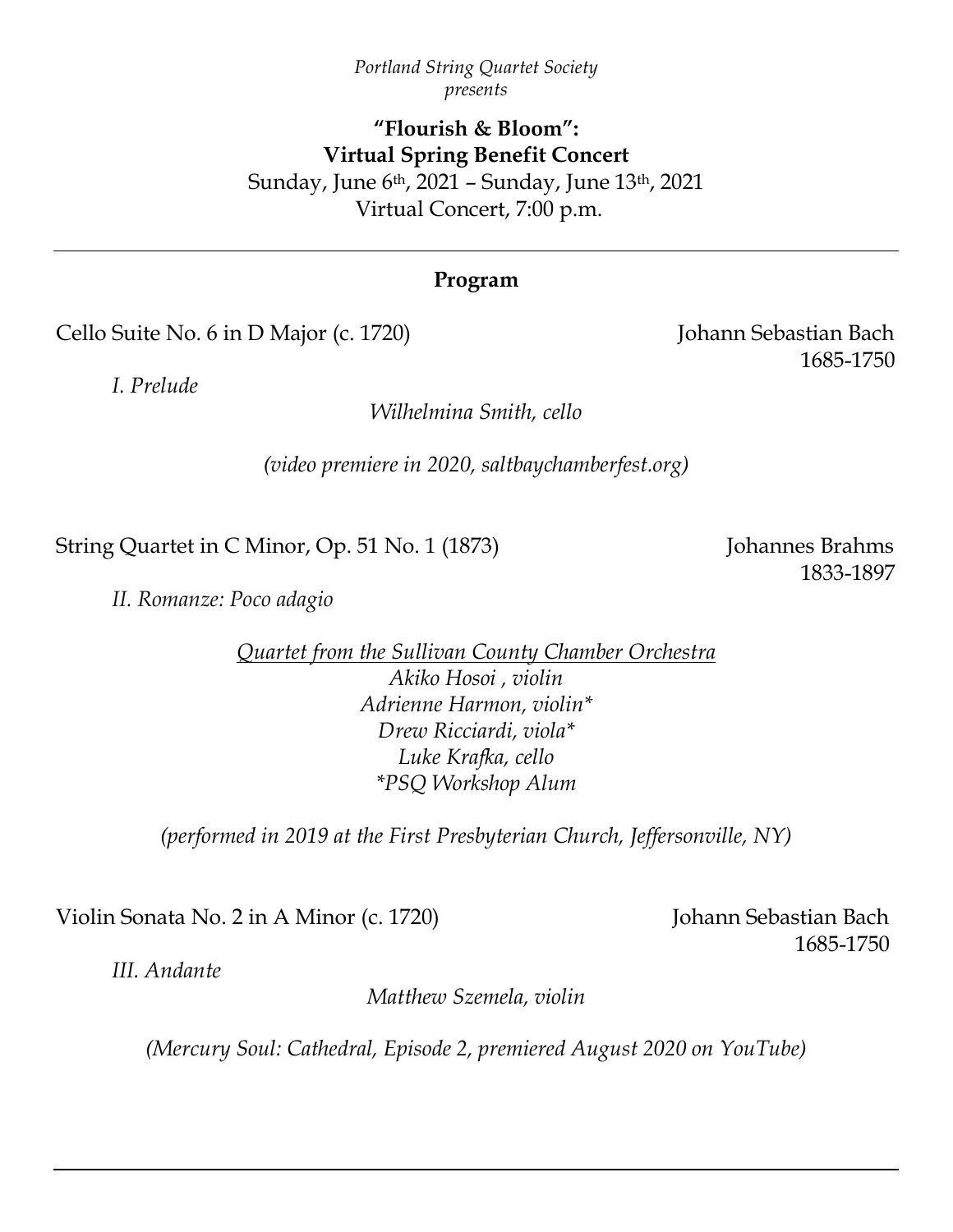# *Kallie Sugatski, viola and friends*

## *(performed May 2021 at Eastern Prom, Portland, Maine)*

"Smile" (music 1936; lyrics 1954) composed by Charlie Chaplain (1889-1977) title and lyrics by John Turner b. 1932 Geoffrey Parsons 1929-1995

> *Sara Hallie Richardson, vocal Amarantos Quartet Meagan McIntyre, violin Lauren Hastings Genova, violin\* Anna Maria Amoroso-Noyes, viola Hannah Schroeder Jackson, cello \*PSQ Workshop Alum*

*(livestreamed August 28, 2020 from State Street Theater, Portland, Maine)*

Modes for String Quartet (1968) Dorothy Rudd Moore

b. 1940

*I. Moderato III. Allegro*

> *Portland String Quartet Dean Stein, violin Ronald Lantz, violin Kallie Sugatski, guest violist Andrew Mark, cello*

*(premiered virtually May 16, 2021 at Woodfords Congregational Church, Portland, ME)*

Souvenir d'Amerique, on Yankee Doodle, Op 17 (c. 1845) Henri Vieuxtemps

1820-1881

*Callie Brennan, violin*

*(performed 2018 at the Guildhall School of Music and Drama, London)*